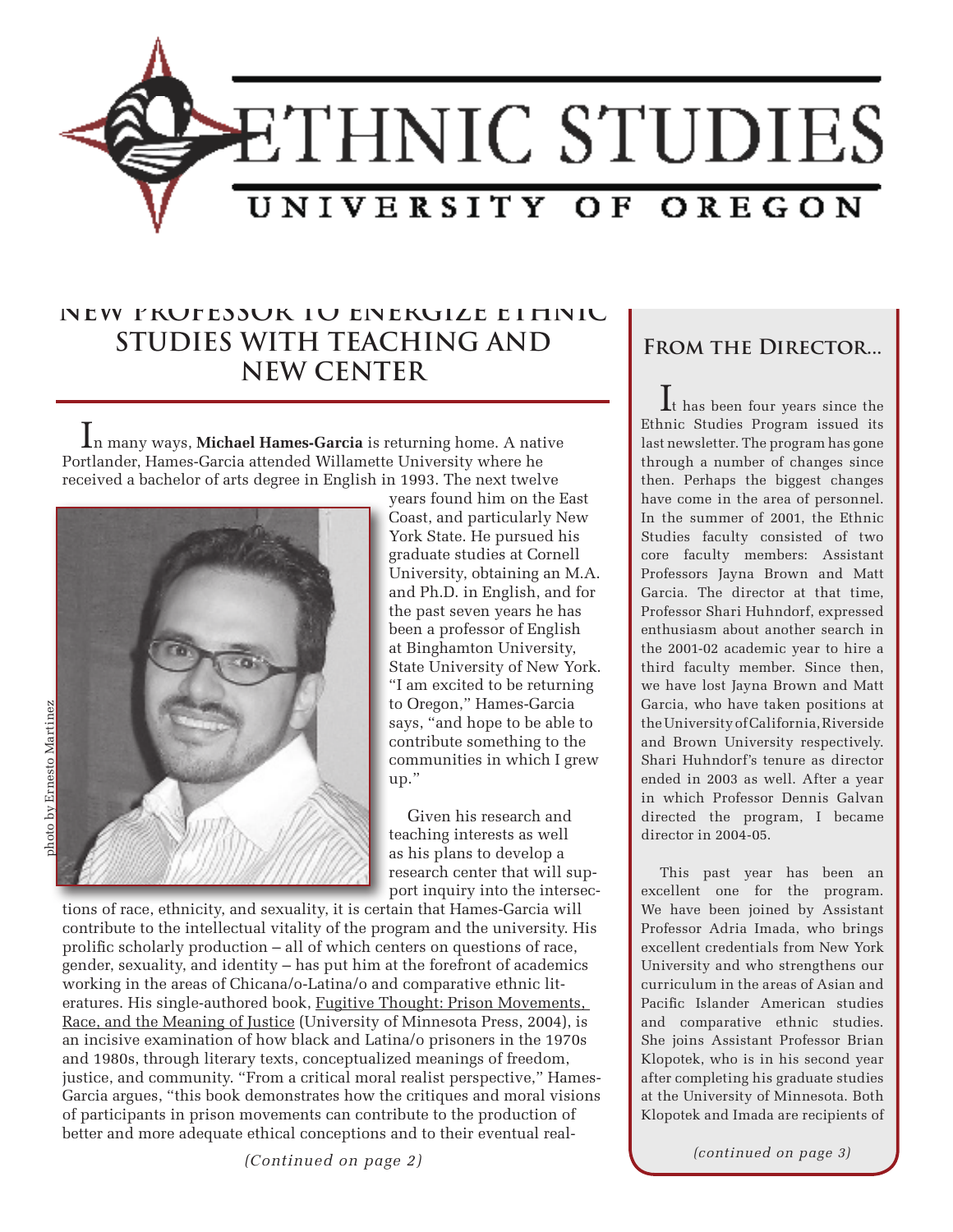# New Professor Energizes Ethnic Studies

*(Continued from page 1)*

ization." Hames-Garcia has also coedited two anthologies: Reclaiming Identity: Realist Theory and the Predicament of Postmodernism (University of California Press, 2000) and Identity Politics Reconsidered (Palgrave, forthcoming, 2006). He is currently working on another booklength manuscript, tentatively entitled What Identities Can Do, as well as co-editing an anthology on gay Chicano literature and politics.

It is precisely this kind of academic inquiry and strong publication record that led to Hames-Garcia's appointment as the Moore Distinguished Visiting Professor in the University of Oregon's English Department. Hames-Garcia will hold this position during the 2005-06 academic year. As the Moore Professor, he will organize a lecture series – bringing to Eugene some of the top scholars working in the area of ethnic literature – and teach a graduate course. Professor Hames-Garcia's tenure as a regular faculty member in the Ethnic Studies Program will begin in the fall of 2006. He brings a breadth of teaching experience to the University of Oregon. Hames-Garcia has taught small graduate seminars and larger undergraduate surveys on a variety of topics, including Chicana/o literature, literary theory, queer theory, and race, law and American literature. He has also started a teaching initiative at the Elmira Correctional Facility for Men in upstate New York. Professor Hames-Garcia looks forward to offering a range of courses in the Ethnic Studies curriculum, from lower-division courses such as Introduction to Ethnic Studies and Chicano/Latino Studies to upper-division courses on prison literature and race and sexuality.

In addition to his teaching, Professor Hames-Garcia will make enormous contributions to the intellectual life of the campus through the standing research center that he plans to develop. During his year as Moore Distinguished Professor, he will begin the process of assembling the component parts of an as yet unnamed center that will, according to a proposal submitted earlier this spring, "advance the cutting edge of scholarship in both ethnic studies and sexuality studies by crossing not only the well-defined boundaries between traditional academic disciplines, but also by helping to breach the less visible but no less

His prolific production<sup>...</sup> has put him at the forefront of academics working in the areas of Chicana/o-Latina/o and comparative ethnic **literatures** 

substantial walls separating these two areas of inquiry." The center will be affiliated with the Future of Minority Studies Project (FMS), of which Hames-Garcia is a founding member. FMS is a national network of scholars who are committed to breaking down the walls between what heretofore have been somewhat compartmentalized areas of inquiry: racial and ethnic studies, women's and gender studies, queer studies, and disability studies. Rich Linton, the Vice President of Research and Graduate Studies, has generously provided Hames-Garcia with initial seed money that will allow him to hire a Graduate Teaching Fellow to assist in identifying external sources of funding and writing grant proposals; fund a research working group for University of Oregon faculty and graduate students; and provide travel grants to faculty and graduate students interested in participating FMS events. The longer-term goals for the center are to fund dissertation and postdoctoral fellowships and to support an annual speaker series and an ongoing research working group. The potential benefits of such a center, Hames-Garcia believes, are enormous. Because of its connection to FMS, it will "make the University of Oregon a nationally recognized site for interdisciplinary studies of race, ethnicity, and sexuality." Moreover, he envisions the center eventually

supporting research related to the study of the historical and contemporary intersections of race and sexuality within Oregon and the Pacific Northwest.

Professor Hames-Garcia's presence on campus is certain to enliven members of the university community at all levels – undergraduate, graduate, and faculty – who are interested in questions

of race, ethnicity, gender, sexuality, identity, and power. His status as an established scholar in Chicana/o-Latina/o studies and his extensive involvement in a national network of academics will help raise the University of Oregon's profile within ethnic studies, gender studies, and sexuality studies circles across the U.S. His status as a senior faculty member will also provide internal leadership for the Ethnic Studies Program, which in turn promises to make the program an even stronger academic unit within the College of Arts and Sciences.

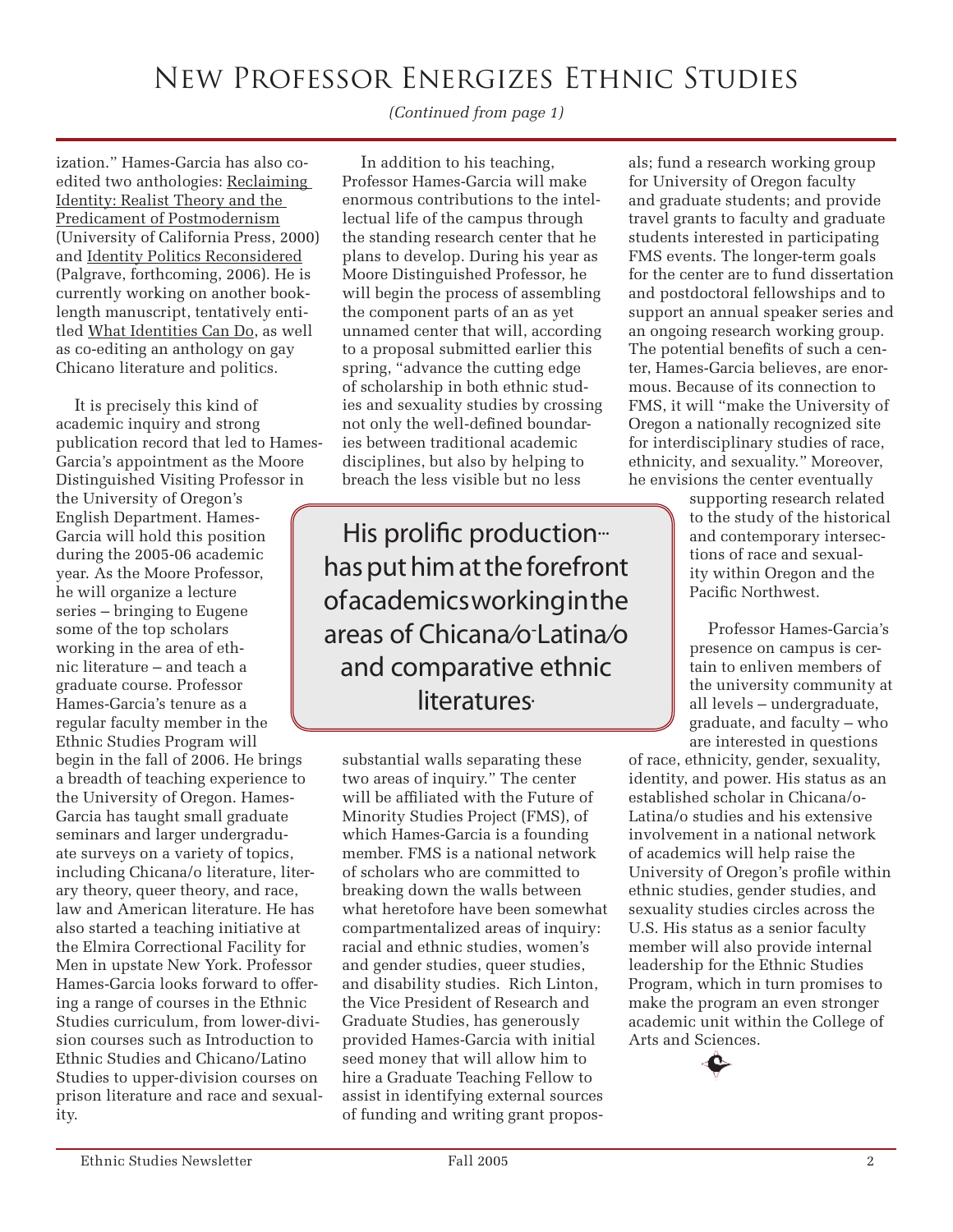# **ETHNIC STUDIES PROGRAM TO JOIN WAYNE MORSE CENTER FOR LAW AND POLITICS IN HOSTING CHEROKEE LEADER**



 $\rm T$ he Ethnic Studies Program is pleased to host Wilma P. Mankiller, former Principal Chief of the Cherokee Nation of Oklahoma, during the Fall 2005 quarter. Chief Mankiller has been appointed as the Wayne Morse Chair of Law and Politics. Her appointment is part of the Morse Center's 2005-06 program, "Indigenous Peoples: National Policy and International Human Rights."

Chief Mankiller was born in Oklahoma but moved to San Francisco in the mid-1950s as part of the Bureau of Indian Affairs Relocation program. It was in the Bay Area where Mankiller's political consciousness and commitment to community development and grass roots activism cohered, as she witnessed the famous occupation of Alcatraz Island by Native American activists in 1969. In the early 1980s, she was elected as deputy chief of the Cherokee Nation. When Chief Ross Swimmer resigned in 1985 to head the Bureau of Indian Affairs, Mankiller succeeded him, becoming the first female chief of a major Native American tribe. In 1987, she was re-elected as Principle Chief and served in that position until 1995. Chief Mankiller has been

extensively involved in tribal self-help programs, particularly rural community development projects, commercial horticultural initiatives, and health care programs. She is a highly sought after speaker and she has received numerous honors, including American Indian Woman of the Year (1986); Woman of the Year, Ms. Magazine (1987); and the U.S. Public Health Service's Indian Health Service Award (1989).

In the fall, Chief Mankiller will co-teach, along with Philip Knight Professor of Law Rennard Strickland (Osage and Cherokee), ES 452/552: Race, Ethnicity, and the Law. The focus of their class will be on Native American life, law, and leadership and will include topics such as Native art, women in tribal culture and leadership, termination and self-governance policies, fishing and water rights, gaming, and Indian images in popular culture. During her brief time in Eugene, Chief Mankiller will participate in many university events; she also plans to actively work with tribal groups in the Northwest region. A list of her public addresses and other events sponsored by the Morse Center can be found in our Events Calendar.

For more information on Chief Mankiller, read her autobiography, Mankiller: A Chief and Her People (New York, 1993) and visit the following websites:

www.uic.edu/depts/owa/history\_ month\_97/mankiller.html

www.powersource.com/gallery/people/ wilma.html

www.library.okstate.edu/about/awards/ winners/mankill.htm

## FROM THE **DIRECTOR** *(continued)*

the last two American Studies Association's awards for the best dissertation in the field of American Studies. We are indeed fortunate to have two emerging nationally known scholars on the program's core faculty. In addition, we are joined this year by Associate Professor Michael Hames-Garcia, an emergent leader in the field of Chicana/o-Latina/o studies. Hames-Garcia is also a founding member of the Future of Minority Studies Project, a consortium of over ninety scholars from approximately a dozen institutions, all of whom are intellectually and programmatically committed to bridging racial and ethnic studies, women and gender studies, queer studies, and disability studies. During his first year, Hames-Garcia will begin undertaking an exciting endeavor: the establishment of a standing research unit that addresses issues of race, ethnicity, and sexuality. Finally, our program is the host unit for this year's Morse Distinguished Professor, Wilma Mankiller. Professor Mankiller, the first female chief of the Cherokee Nation, will be co-teaching a course with law professor Rennard Strickland on Native American life, law, and leadership in the fall of 2005. All of these developments bode well for the continued growth and rising national visibility of the Ethnic Studies Program.

The 2004-05 academic year also saw the program reach new heights in the number of majors and minors. We have sixty-plus majors and approximately a

*(continued on page 7)*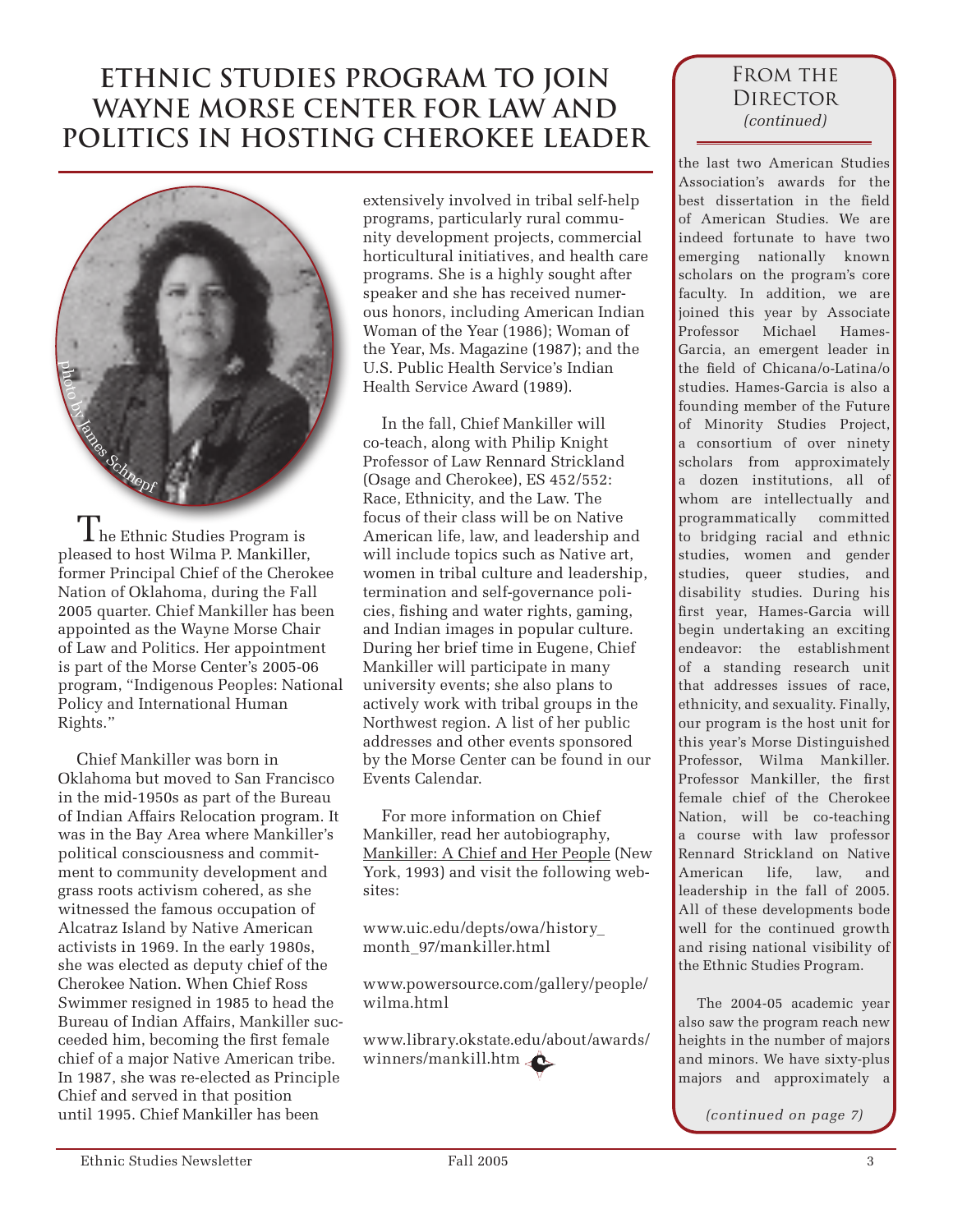## Faculty Profiles



 $J$ riginally hired in 2003, Assistant Professor **Adria Imada** joined the Ethnic Studies faculty in the summer of 2004 after spending a year at UCLA's History and Asian American Studies departments on a prestigious University of California President's Postdoctoral Fellowship. Imada holds a B.A. in American Studies from Yale University and an M.A. and a Ph.D. in American Studies from New York University, where she completed her dissertation, "Aloha America: Hawaiian Entertainment and Cultural Politics in the U.S. Empire." Her dissertation explores the cultural uses of hula performance, both in terms of its exploitation as a means to legitimizing the incorporation of Hawai'i into the U.S. nation-state and as a form of cultural production that allowed Hawaiian entertainers to pursue educational and employment opportunities as well as to cultivate diasporic networks in the U.S. The dissertation received the American Studies Association's 2003 Ralph Henry Gabriel Prize for the best dissertation in the field of American Studies. With the assistance of a grant from the UO's Center for the Study of Women in Society, Imada is completing research that will enable her to revise her dissertation for publication. Once published, the book promises to be "the first extended study on hula performance as it circulated on the U.S. continent."

Professor Imada brings the research interests that are embodied in her dissertation – U.S. empire, popular culture, race, and sexuality – into the classroom. She has offered courses in Asian American studies, racial formation and performance, and race, gender, and sexuality in the U.S., and will teach courses in theories of race and ethnicity and Pacific Islander American studies in the future.



Native American ethnohistory, constructions of racial identity in the twentieth century U.S., and hybridity/borderlands theory are the broad academic interests of assistant professor **Brian Klopotek**. He joined the Ethnic Studies faculty in the fall of 2003, after receiving a B.A. in anthropology from Yale University and a Ph.D. in American Studies from the University of Minnesota. Klopotek's dissertation, "The Long Outwaiting: Federal Recognition Policy in Three Louisiana Indian Communities," won the American Studies Association's 2004 Ralph Henry Gabriel Prize for the best dissertation in the field of American Studies. The dissertation examines the multiple, interrelated and complex factors – such as racial composition, cultural identity, and economic status – that determined different patterns of federal recognition of three Indian communities in the Southeastern

United States. It also explores the effects that those patterns have had on the cultural and material conditions of these communities, including language retention and wealth and poverty levels. In academic year 2005-06, Klopotek will be a Resident Scholar at the University of Oregon's Wayne Morse Center for the Study of Law and Politics. This will provide him an opportunity to continue his research as well as organize an event related to the center's theme this year, "Indigenous Peoples: National Policy and International Human Rights." Professor Klopotek's teaching interests are wide, including courses in Native American education, Native American environmentalism, and Indian-black relations. He has also researched and written on Native Americans and popular culture as well as gender and Native American communities.



 $\Lambda$ s an externally-appointed Program Director, **Martin Summers**, associate professor of history, is excited about contributing to the growth of Ethnic Studies at the University of Oregon. Professor Summers holds a B.A. in History-Social Sciences Education from Hampton University and a Ph.D. in History from Rutgers University.

*(Continued on page 6)*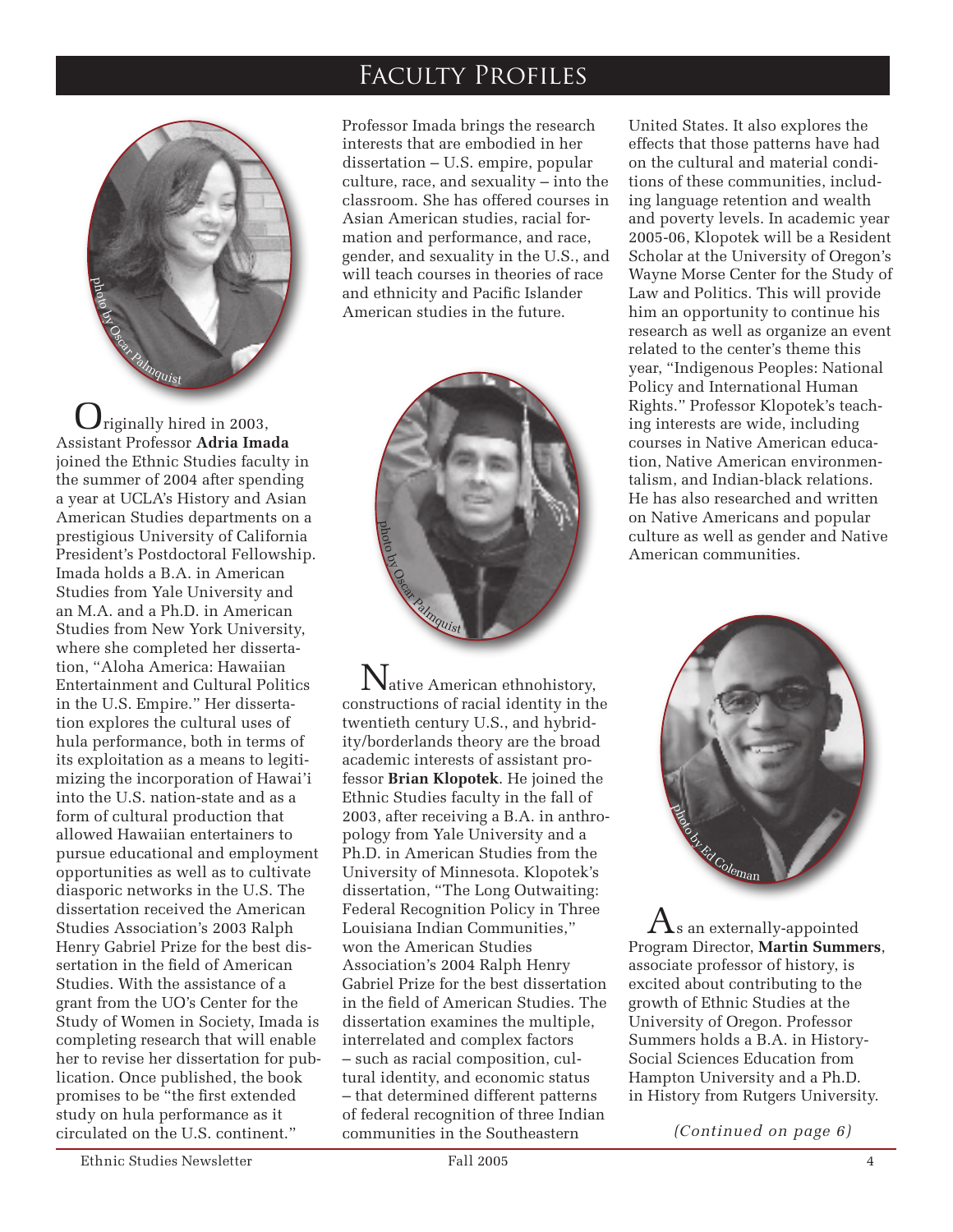## The American Museum of Natural History's Margaret Mead Traveling Film and Video Festival

Sponsored by the Ethnic Studies Program and Department of Anthropology at University of Oregon; co-sponsored by the Oregon Humanities Center, Wayne Morse Center, Center for the Study of Women in Society, and the Women and Gender Studies Program

### *Thurs. Oct. 27 – Radical Politics 180 Prince Lucien Campbell Hall, 6 pm*

#### **A Panther in Africa** - Aaron Matthews. 2004. 71 min. (Tanzania)

In 1969, Black Panther Pete O'Neal was arrested on a gun charge in Kansas City, Missouri. To avoid conviction, he fled to Africa, where he has spent the last 34 years living in exile in Tanzania. During the past three decades, he and his wife have devoted themselves to intense community work dealing with health, literacy, and anti-racism. Now, faced with the possibility of returning to America, O'Neal reflects on his life and confronts his radical past.

#### **a/k/a Mrs George Gilbert** - Coco Fusco. 2004. 31 min. (U.S.)

This hybrid video blends fictional and documentary source material in an imaginative re-creation of a crucial political moment in U.S. history. Co-scripted by Rick Moody (The Ice Storm), it tells the story of an FBI agent who confesses to his involvement in the nationwide search for Angela Davis, the famous radical philosopher and black activist who was on the FBI's "Ten Most Wanted" list in 1970 and an underground fugitive for two months.

## *Thurs. Nov. 10 – Alternative Ideologies 182 Lillis Hall, 6 pm*

**How to Fix the World -** Jacqueline Goss. 2004. 28 min. (U.S./Uzbekistan)

This highly inventive digitally animated film brings to life the celebrated work of A.R. Luria's research with the Uzbek Soviet farm collectives in the 1930's. Photographs of the collectives taken during this same period serve as the basis for the animated images. The restaged conversations between the famed cognitive psychologist and the "subjects" reveal the impact of Soviet socialism on these Muslim oral-based agricultural communities.

#### **Oscar -** Sergio Morkin. 2004. 61 min. Video. (Argentina)

Oscar is a taxi driver, family man, and intrepid guerilla artist who rebels against the bombardment of advertisements in Buenos Aires. In doing so, he attracts attention from both the media and academia as an artist/activist whose story resonates strongly. But can he pay his bills without selling out?

## *Thurs. Nov. 17 – Women and Healing 182 Lillis Hall, 6 pm*

**Afghanistan Unveiled -** Brigitte Brault & Aina Women Filming Group. 2003.

52 min. (Afghanistan)

Filmed by the first team of women video journalists trained in Afghanistan, this rare film explores the effects of the Taliban's repressive rule and recent U.S. military campaign on Afghani women. Shot in rural regions of the country, the filmmakers present footage of Hazara women whose lives have been decimated by recent events, and yet manage to also find moving examples of hope for the future. The film demonstrates the power of independent film to bear witness and reveal truth.

#### **Madanm Ti Zo (Mrs. Littlebones) -** David Belle. 2004. 60 min. (Haiti)

Madanm Ti Zo, a midwife and herbal doctor, runs her own clinic in Jacmal, Haiti. "Mrs. Littlebones" examines pregnant women, helps to birth babies, and aids the steady stream of men, women, and children seeking her expertise. The film provides an intimate look at traditional health practices.

## EVENTS CALENDAR

### **October 20 –**

Sovereignty and Native Education Symposium, Many Nations Longhouse, 1-9pm

**October 21-22 –**  Tribal Water Rights Conference, UO School of Law

### **October 27 –**

Margaret Mead Film and Video Festival/ first screening, PLC 180, 6-8pm

**November 11 –** Ethnic Studies reception, McKenzie lobby, 4-6pm

**November 9 –**  Wilma Mankiller public address, EMU Ballroom, 7pm

**November 10 –** Mead Film and Video Festival/ second screening, Lillis 182, 6-8pm

**November 16 –**  Farewell reception for Wilma Mankiller

**November 17 –**  Mead Film and Video Festival/third screening, Lillis 182, 6-8pm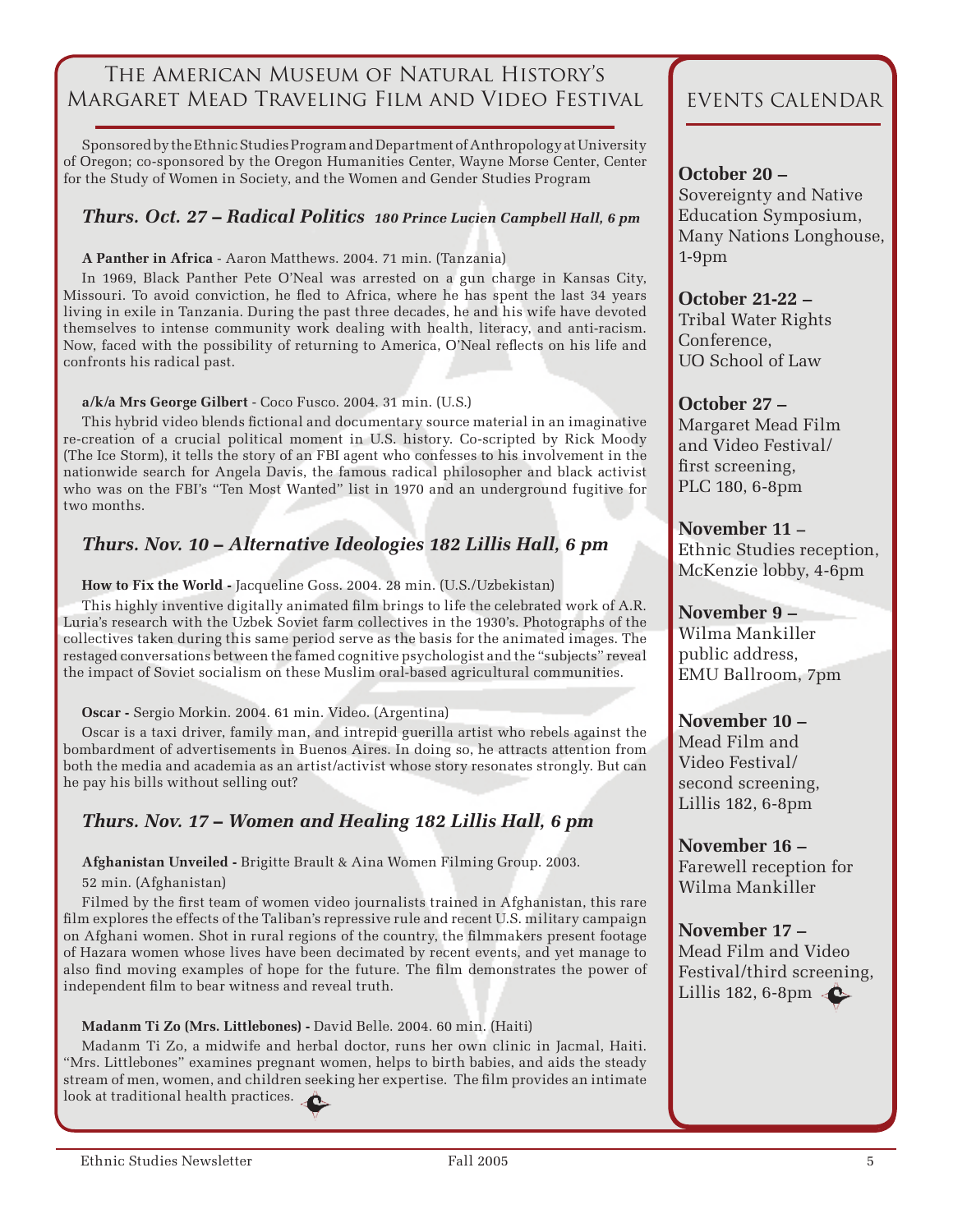## **Faculty Profiles**

He joined the History Department in 2000, after teaching for four years at the New Jersey Institute of Technology and Rutgers University, Newark. In 2004, the University of North Carolina Press published his revised dissertation, Manliness and Its Discontents: The Black Middle Class and the Transformation of Masculinity, 1900-1930. The book examines how middle-class African American and African Caribbean immigrant men constructed a gendered self through organizational life, work, leisure, and cultural production. It attempts to broaden our understanding of the way that gender works along with class, sexuality, and age to shape identities and produce relationships of power. The book recently received the 2005 American Historical Association's Pacific Coast Branch Book Prize. Summers' current research interests are in the area of race and mental illness. He is in the middle of researching for a book-length social history of patients of color at a federal insane asylum in Washington,

D.C. Professor Summers' courses in African American history, history of masculinities in America, gender and sexuality, and black radicalism, are regularly cross-listed in Ethnic Studies.



**Donella-Elizabeth Alston** has been the office coordinator of Ethnic Studies for almost as long as it has been a degree-granting program. Alston, who grew up in New Jersey,

graduated cum laude from Seton Hall University, and taught English in a New Jersey public high school, came to Oregon in 1992. She has been with the Ethnic Studies Program since 2000. Part of what makes her work with the Program satisfying is facilitating the education of our majors and minors. She says that her experience in Ethnic Studies has "given me the opportunity to see our students in various lights – from completely in tears to fantastically exhilarated over a job well done and all points in between." When not handling the day-to-day administrative duties of the office, Alston likes to quilt, garden, and perform in theatrial productions. Over the past few years, she has performed in numerous plays and musicals, including "Cabaret," "Hair," "The Dinner Party," and "Stepping Out," in local theaters in Eugene and Cottage Grove.

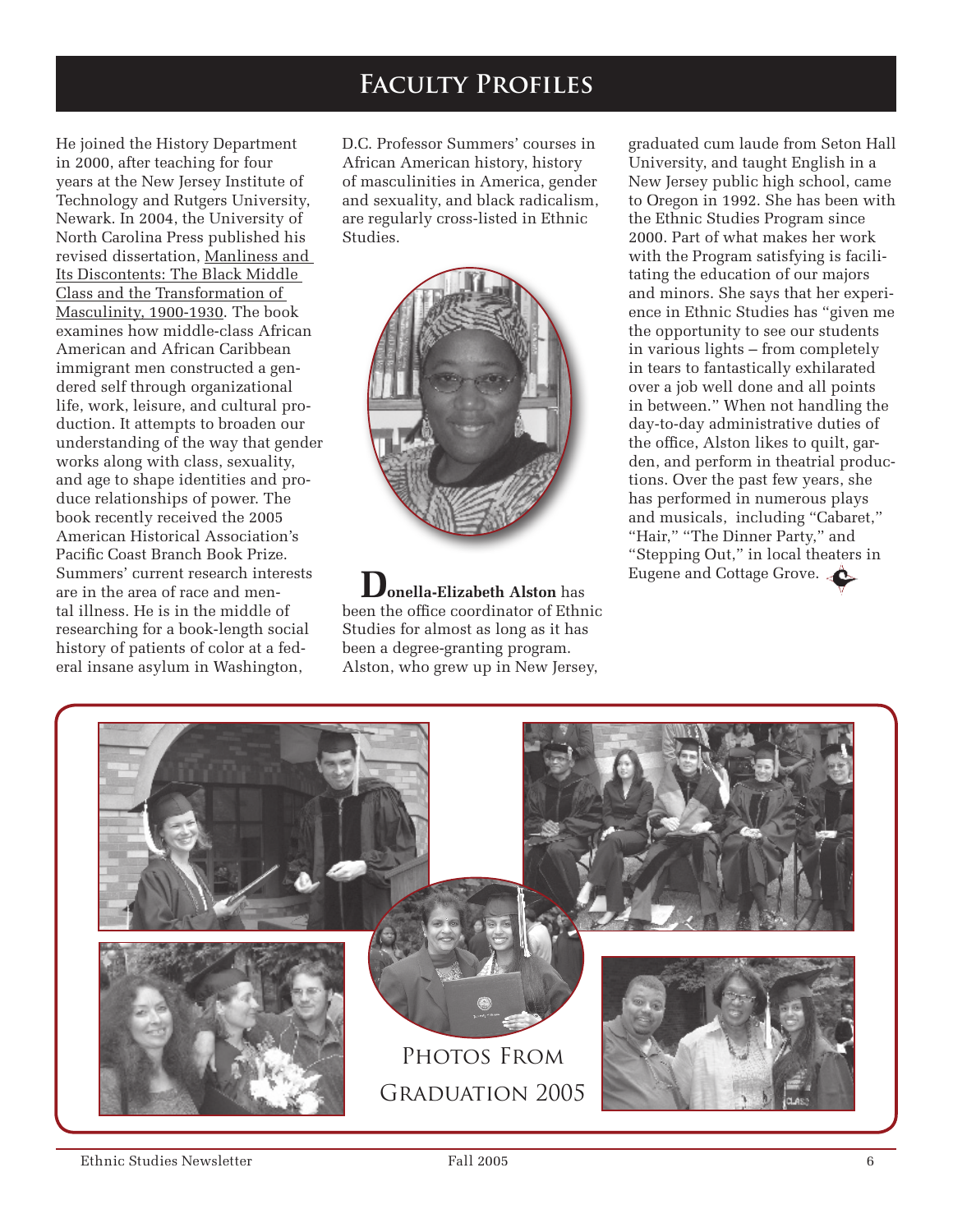# **2004-05 BALLEW SCHOLARS**

With the generous donation of Mr. Jon Ballew of Eugene, the Ethnic Studies Program has been able to award the Marian Ballew Thomas Memorial Scholarship to majors and minors over the past three years. The scholarships are designed to recognize undergraduate students who are engaged in studies that further the development of their social awareness and analytical skills and who are actively engaged in community service. This year we were able to make two awards of \$750 each.

**Christine Finley** (class of '05) is a member of the Confederated Tribes of the Colville Reservation. She began her college career at Portland Community College and she has acquitted herself extremely well at the University of Oregon, graduating with departmental honors. Christine was also a McNair Scholar and, in the spring of 2005, she completed her research project, which is entitled, "Indigeneity in the Early Slave Narrative: Creating a 'Family of Resemblance' Between African Americans and Native Americans." She has been active in the Oregon Students of Color Coalition, the Native American Student Union, and the Native American Healing Circles, which addresses "therapeutic jurisprudence, restorative justice, and conflict resolution." She is heading to the University of Michigan where she will begin her work in the Ph.D. program in American Cultures. photo by Oscar Palmquist

**K**hanh Le (class of '06) is a first generation immigrant from Vietnam. His life story, scholastic achievements, and commitment to social justice are nothing short of remarkable. He is a triple major (Ethnic Studies, Political Science, and Spanish) and a double minor (History and Women and Gender Studies). Khanh is also very active in community service on the local, regional, and global level. He is involved with the Oregon Students of Color Coalition, the Associated Students of the University of Oregon, the American Friends Service Committee, and the World Social Forum. In the summer of 2004, he worked with Mexican and indigenous youth in Mexico to promote sustainable environments and greater solidarity across the U.S.-Mexico border. Khanh is also a McNair Scholar and, this past summer, he began working on his research project on the relationship between racist representations of Vietnamese and hate crimes in the U.S.

### FROM THE **DIRECTOR** *(continued)*

dozen minors and these numbers continue to grow. Thirty majors and nine minors graduated this past year, which is a significant increase over the ten majors that graduated in 2001. This past year, we had majors and minors who were accepted into some of the top American Studies and Ethnic Studies graduate programs in the country.

Several of our majors and minors are pursuing graduate degrees in education, social work, and law. Many are going into public service. Ethnic Studies majors and minors are some of the most well-rounded, critically adept, and passionate students throughout the University. They are committed to interrogating and challenging the larger structures and practices of racism, sexism, and heterosexism. They are committed to ethnic studies as both an intellectual project and social enterprise and this commitment manifests itself in their integration of theory and practice, or the mutually informing relationship between their classroom learning and their public service and political activism. Thanks to the efforts of the core faculty – both past and present – and the affiliated faculty, the Ethnic Studies Program continues to attract some of the best and brightest students at the University of Oregon.

Murtin S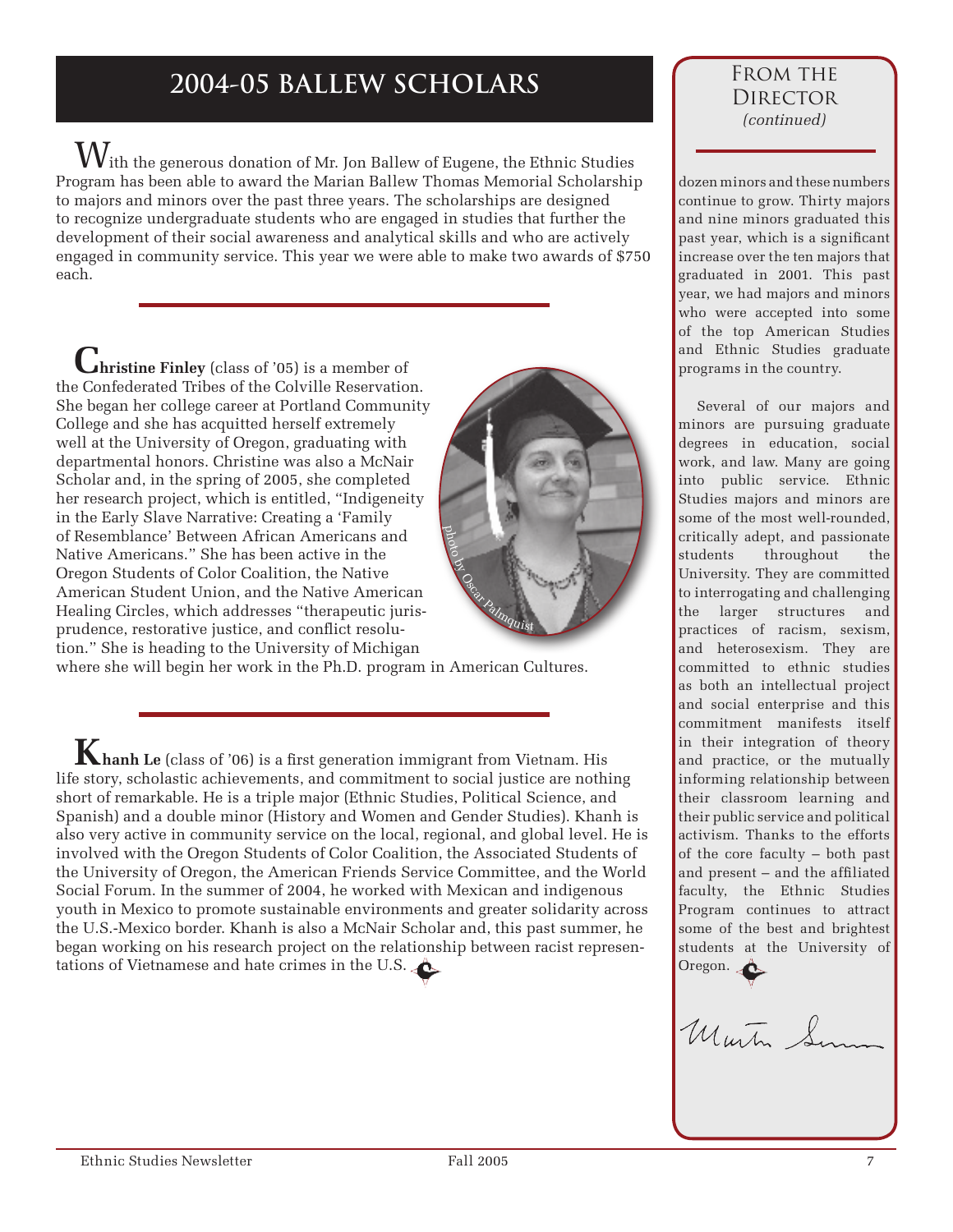## **PROFILES FROM CLASS OF 2005**

**Maria Hwang's** commitment to academic excellence and political activism is admirable. Her involve-



ment in the ASUO Multicultural Center and the Oregon Students of Color Coalition has helped create and sustain an environment in which students are energized

to work toward social change. She managed to juggle her extra-curricular service with her school work, maintaining a high enough GPA to receive departmental honors. Maria plans to continue this commitment to academic excellence and social change by attending law school and eventually providing legal assistance to working-class immigrants.

**A**fter a circuitous route through journalism, anthropology, and comparative literature, **Angela Morrill** became an Ethnic Studies

major in 2003. She credits English Professor David Vazquez's class on Chicana/ Latina literature with inspiring her to get her degree in Ethnic Studies. Angela was a McNair Scholar in

2004-05 and her research project was an autoethnography that examined questions of Oregon Indian identity and history through her own extended family's story. She plans to develop this project into a dissertation as she enters the Ph. D. program in Ethnic Studies at the University of California, San Diego on a multi-year fellowship.

**Allison Prasad** is another one of our students whose commitment to academic excellence and public ser-



vice is inspiring. She has been inducted into the Phi Beta Kappa Honor Society and she has also been involved in numerous student and service organizations, includ-

ing Alpha Kappa Alpha Sorority, Oregon Students of Color Coalition, the Black Student Union, and the Women's Center. Allison plans on working with students of color in Student Affairs before attending school to pursue a graduate degree in Ethnic Studies.

**E**xcellent academic record and strong leadership is the best way to sum up **Tanachai Mark Padoongpatt's** career at the University of Oregon. Mark double majored in Ethnic Studies and History. He gradu-



ated magna cum laude and with departmental honors; he was also inducted into the Phi Beta Kappa Honor Society. Mark was extensively involved with the Asian

Pacific American Student Union and the Oregon Students of Color Coalition. He also volunteered for the Ethnic Peer Mentor Program and "Connections." Mark will be heading back home to the L.A. area where he will begin his first year in the Ph. D. program in American Studies and Ethnicity at the University of Southern California.

**Ma Vang** is another one of our graduates who is entering one of the top Ethnic Studies Ph. D. programs



in the country. Ma, an Honors College student, double majored in Ethnic Studies and General Science. In order to fulfill her Honors College requirements,

she completed a thesis entitled "Nation, Citizenship, and Identity: Reimagining Hmong Trans-nationalism in The Spirit Catches You and You Fall Down." She has already presented selections from this thesis at conferences in Riverside, California and Minneapolis. Ma begins her graduate studies at the University of California, San Diego, this fall.

**Dana T. Hori** leaves the University of Oregon with a superb academic record and much experience in working toward the recruitment and retention of students of color in higher education. She double majored in Ethnic Studies and Political Science and was inducted into the Phi Beta Kappa Honor Society. While at Oregon, she also worked extensively with the Office of Multicultural Affairs' program, "Reach for Success" and the Office of Admission's program, "Connections," both of which are aimed toward exposing middle school- and high school-aged children to the possibilities of higher education. Dana will begin her first year at the University of California, Davis School of Law this fall.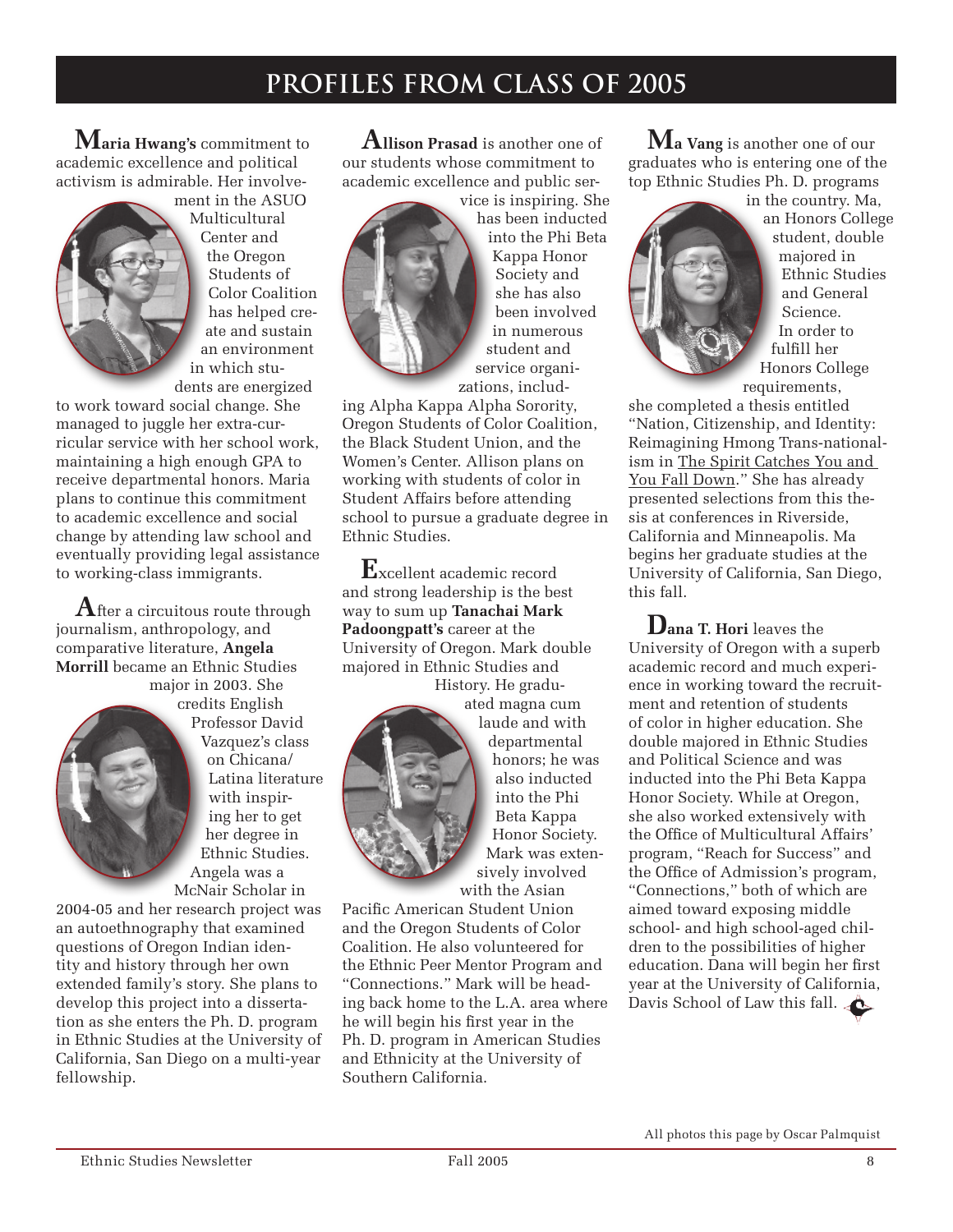## Your help will make a positive difference.

Remember when you attended the university and wished there was more you could achieve but the finances weren't always available? While the Ethnic Studies Program is growing and making a significant impact on students' lives, our needs remain the same as when you were here. And, we want to improve.

We'd appreciate your help.

The Marion Ballew Thomas Memorial Scholarship Fund is one way you can make a positive difference for students following in your footsteps. This scholarship fund provides annual scholarships for undergraduate students engaged in studies furthering the development of their social awareness and analytical skills. Awarded to culturally diverse undergraduates who've declared

their major or minor in Ethnic Studies, preference will be given to students who need financial help with their tuition or who've documented community service and are minoring in natural sciences, social sciences, peace studies, education, business or planning and public policy.

You chose to make a difference when you selected Ethnic Studies as your principal area of study. Continue to make that difference by supporting your alma mater and its students, who, like you, also want to make a positive difference with their lives.

Please make a gift online at www. Isupport.uoregon.edu or respond with a "Yes!" when you receive a letter or phone call for the Annual Giving Program.

The icon in the Ethnic Studies logo is the Sankofa. Sankofa is an Akan term meaning "go back and retrieve," which is reflected in a bird that is looking backward as it moves forward. While the word is specific to a West



African lexicon and is most often associated with black cultural nationalism, the term's essential meaning – that one must understand one's past in order to comprehend the present and actively work toward a more just future – is equally applicable to those groups who are the focus of the Ethnic Studies Program's intellectual and social mission.

### Ethnic Studies **NEWSLETTER**

The Ethnic Studies Newsletter is published by the Ethnic Studies Program of the University of Oregon.

201 McKenzie Hall 5268 University of Oregon Eugene, OR 97403-5268

#### **Contact Information**

**Martin Summers** Director office (541) 346-0900 private line (541) 346-0902 msummers@uoregon.edu

#### **Adria L. Imada**

Assistant Professor office (541) 346-0900 private line (541) 346-0905 fax (541) 346-0904 aimada@uoregon.edu

#### **Brian Klopotek**

Assistant Professor office (541) 346-0900 private line (541) 346-0903 fax (541) 346-0904 klopotek@uoregon.edu

**Michael Hames-Garcia** Associate Professor office (541) 346-5819 mhamesg@uoregon.edu

#### **Donella-Elizabeth Alston**

Office Coordinator office (541) 346-0900 private line (541) 346-0901 fax (541) 346-0904 donella@.uoregon.edu

> **Design by:** Karen Glickman (541) 968-1986 Patience Pontious (541) 684-4652